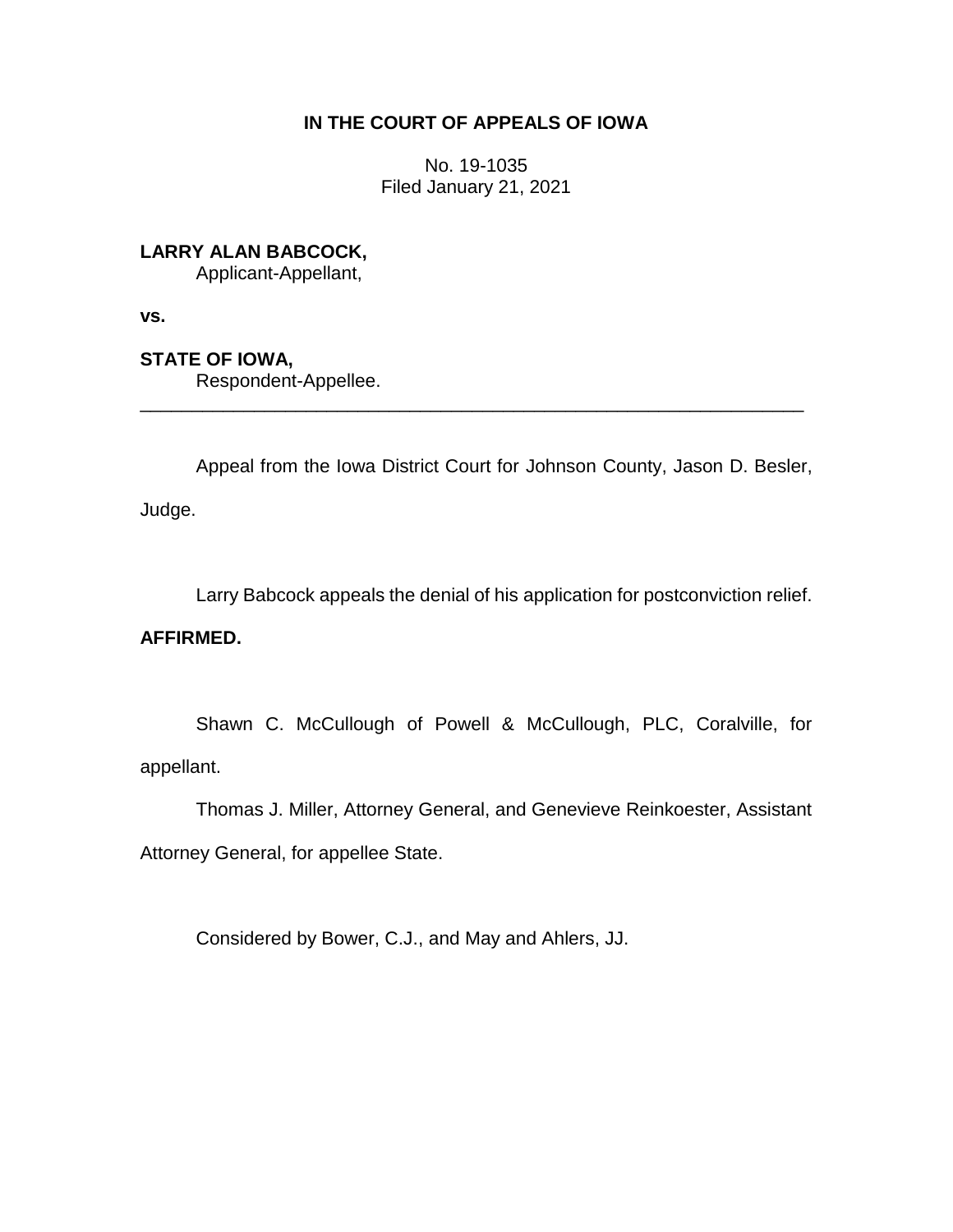#### **MAY, Judge.**

Larry Babcock appeals the denial of his application for postconviction relief (PCR). We affirm.

## **I. Background**

 $\overline{a}$ 

Someone killed Tim Becker. The State believed it was Babcock and charged him with murder in the first degree, a class "A" felony. *See* Iowa Code §§ 707.1, 707.2 (2001). A jury convicted Babcock of murder in the second degree, a class "B" felony. *See id.* §§ 707.1, 707.3. The court sentenced him to prison. Babcock appealed. This court affirmed.<sup>1</sup> *State v. Babcock*, No. 07-0842, 2008 WL 2514636, at \*2 (Iowa Ct. App. June 25, 2008). Our opinion included this summary of facts supporting the verdict:

Tim Becker died of multiple blows to his head in his trailer home on June 30, 2001. The defendant, Babcock, was one of Becker's neighbors. Babcock and his son, Bryan Babcock, were the ones who found Becker dead in his home and called the police. Babcock and his wife moved to Arizona less than two months after the murder. They returned a few months later. Then in the summer of 2003 Babcock unexpectedly appeared at the home of his brother, Tom Babcock (Tom), and asked to go for a ride with him so they could talk. Babcock did not want to talk in the house in front of others. Babcock parked the car at the end of a dead-end road, patted Tom to make sure he was not wearing a "wire," and then told Tom he had killed Becker. Specifically, he told Tom he "beat [Becker], and I beat him bad", and that afterward he "covered his tracks really well" and "cleaned it with a fine tooth comb." Babcock also asked Tom if he should go to his interview with law enforcement in Cedar Rapids or "just take off."

The brothers had subsequent conversations in which Babcock told Tom he was going to Missouri and told him not to talk to the police about what he had done. However, in approximately October 2003, Tom was interviewed by law enforcement personnel. He told them that Babcock had admitted to him he had killed Becker. Tom agreed to tape record any telephone conversations he had with

<sup>&</sup>lt;sup>1</sup> We preserved his claim of ineffective-assistance of counsel for a possible PCR proceeding.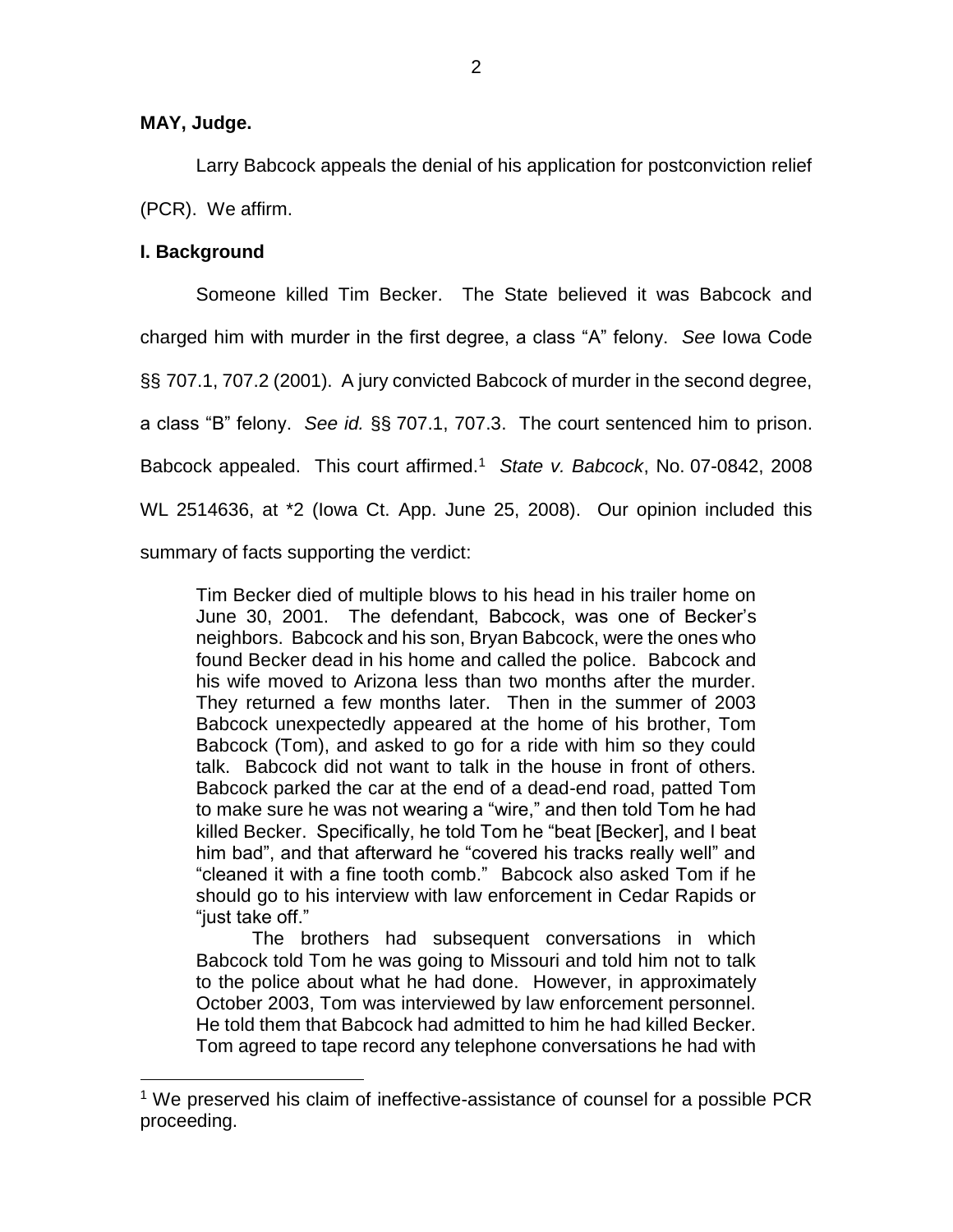Babcock. Babcock apparently only called Tom a couple times after that, and Tom recorded those conversations. During the phone calls Babcock discussed being interviewed by law enforcement and not wanting his son to be implicated in the murder.

*Id.* at \*1.

After his unsuccessful direct appeal, Babcock filed this PCR action. Babcock's PCR application listed fourteen complaints of ineffective assistance of counsel. The district court denied Babcock's PCR application in its entirety. In this appeal, Babcock narrows his focus to one or two core complaints, namely, that trial counsel was ineffective for failing to retain a forensic pathologist and a forensic entomologist.

### **II. Standard of Review**

"We review claims of ineffective assistance of counsel de novo." *King v. State*, 797 N.W.2d 565, 570 (Iowa 2011). "In conducting our de novo review, 'we give weight to the lower court's findings concerning witness credibility.'" *Id.* at 571 (citation omitted).

"To establish [a] claim of ineffective assistance of counsel," the applicant must show their "trial counsel failed to perform an essential duty and counsel's failure resulted in constitutional prejudice." *State v. Walker*, 935 N.W.2d 874, 881 (Iowa 2019). "The claimant must prove both elements by a preponderance of the evidence." *State v. Madsen*, 813 N.W.2d 714, 724 (Iowa 2012).

To establish breach of an essential duty, the claimant must prove counsel "perform[ed] below the standard demanded of a reasonably competent attorney." *State v. Haas*, 930 N.W.2d 699, 703 (Iowa 2019) (citation omitted). "In analyzing the [applicants]'s claims, we 'must indulge a strong presumption that counsel's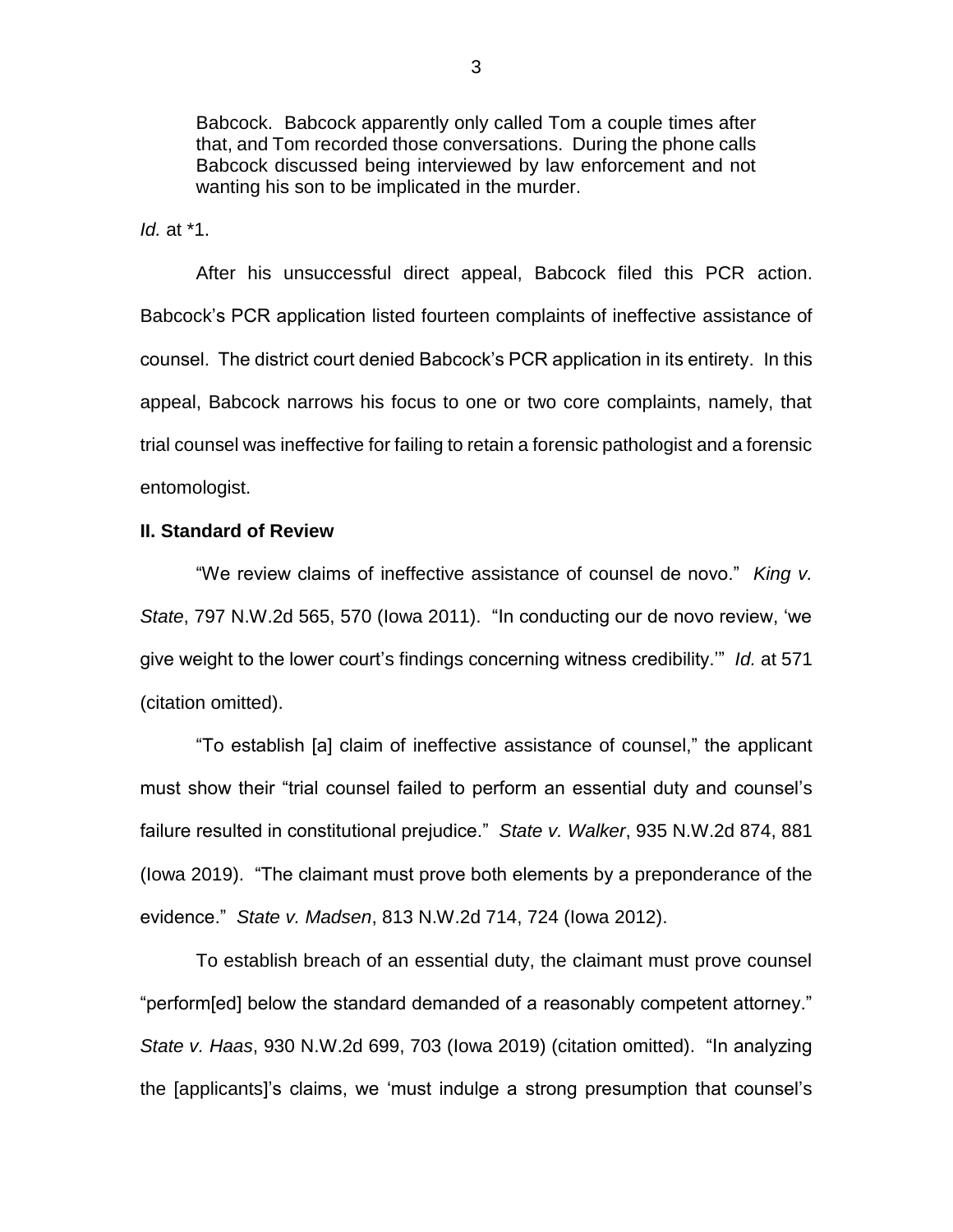conduct falls within the wide range of reasonable professional assistance . . . .'" *Id.* (citation omitted). So the applicant "must overcome the presumption that, under the circumstances, the challenged action 'might be considered sound trial strategy." *Id.* (citation omitted).

"To establish constitutional prejudice, the defendant is required to show 'that counsel's errors were so serious as to deprive the defendant of a fair trial, a trial whose result is reliable.'" *Walker*, 935 N.W.2d at 881 (citation omitted). "It is not enough for the defendant to show that the errors had [only] some . . . effect on the outcome of the proceeding." *Id.* (alteration and omission in original) (citation omitted). "Rather, '[t]he defendant must show that there is a reasonable probability that, but for counsel's unprofessional errors, the result of the proceeding would have been different.'" *Id.* (alteration in original) (citation omitted).

When the applicant fails to show constitutional prejudice, it is not necessary for the court to decide whether counsel breached a duty. *See id.*; *King*, 797 N.W.2d at 574 ("In this case, however, it is not necessary to decide the issue of whether King's counsel provided inadequate assistance because, upon our review of the entire record, we conclude that King has failed to show prejudice as required under the *Strickland*<sup>[2</sup>] test.").

#### **III. Analysis**

 $\overline{a}$ 

Babcock argues "trial counsel was ineffective for failing to engage the services of an expert witness in forensic pathology," who could have convinced the jury that Becker's cause of death was "asphyxia exacerbated by the decedent's

<sup>2</sup> *Strickland v. Washington*, 466 U.S. 668 (1984).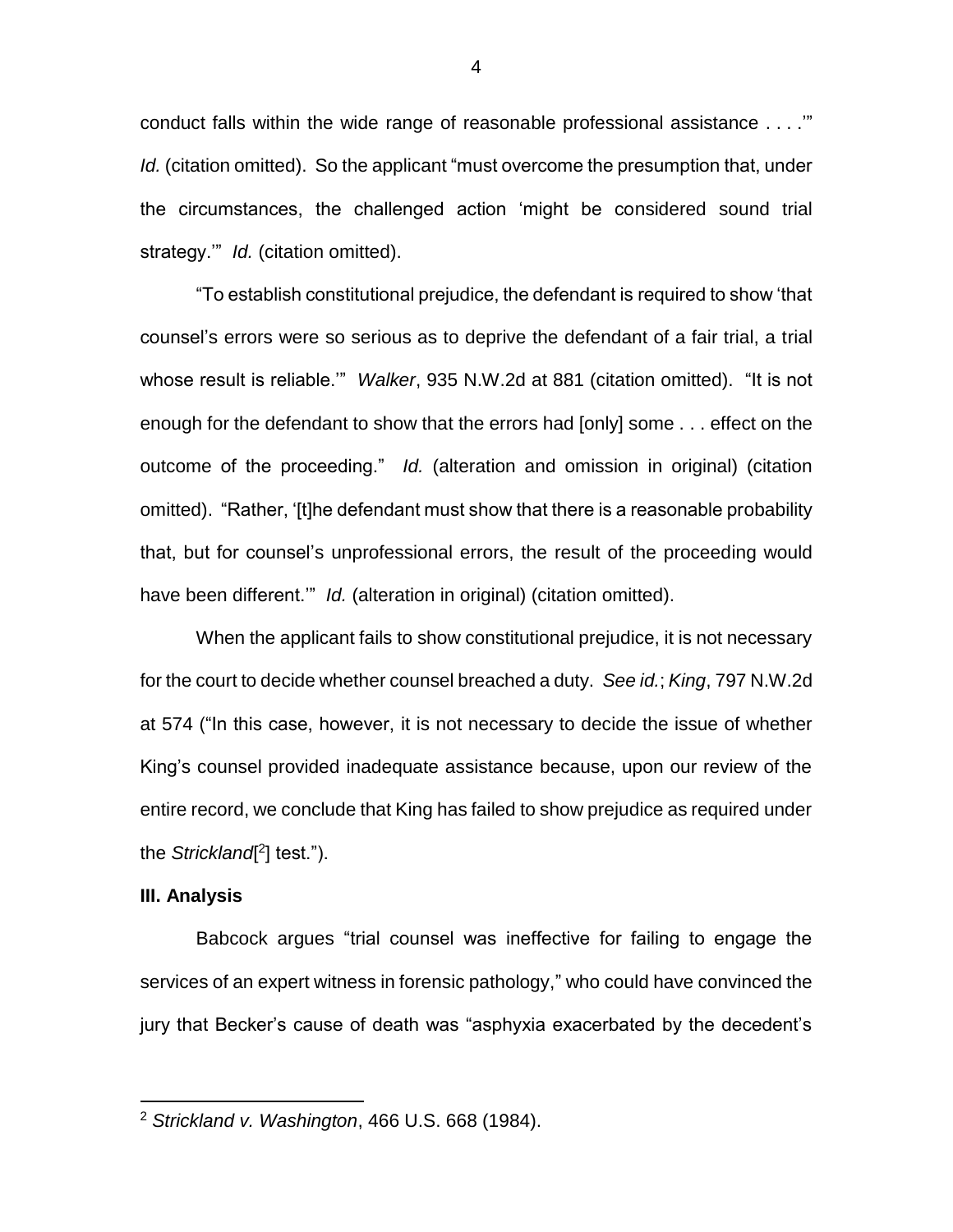underlying preexisting conditions." Babcock also contends trial counsel was ineffective for failing to engage the services of a "forensic entomologist [who] could have potentially been utilized to further narrow down [Becker's] time of death." In Babcock's view, "[a]n expert witness in both forensic pathology and forensic entomology could have swayed the jury as to both the cause and the time of death, thereby calling into question whether [Babcock's] alleged action[s were] the proximate cause of death and also the potential of an alibi for [Babcock]." We address each type of expert in turn.

#### **A. Forensic Pathologist**

 $\overline{a}$ 

We begin by asking whether trial counsel had a duty to present the testimony of a forensic pathologist and, if so, whether counsel's failure led to *Strickland* prejudice. We answer both questions in the negative.

To be clear, there is no reason to believe that *any* forensic pathologist would have testified Becker's death was not a homicide. At the murder trial, the prosecution relied on the state medical examiner, Dr. Julia Goodin, a forensic pathologist. Consistent with the State's theory of the case, Dr. Goodin testified the manner of Becker's death was homicide. The defense called no expert to challenge Dr. Goodin. At the PCR trial, though, Babcock called a private forensic pathologist, Dr. Judy Melinek. Yet Dr. Melinek *did not* disagree with Dr. Goodin as to the manner of Becker's death. *Like Dr. Goodin*, Dr. Melinek testified the manner of Becker's death was homicide.<sup>3</sup> And so, if Dr. Melinek would have been called at Babcock's murder trial, Dr. Melinek could have only *confirmed* Dr. Goodin's

<sup>&</sup>lt;sup>3</sup> Although Dr. Goodin did not testify at the PCR trial, her report and the transcript of her prior testimony were part of the PCR record.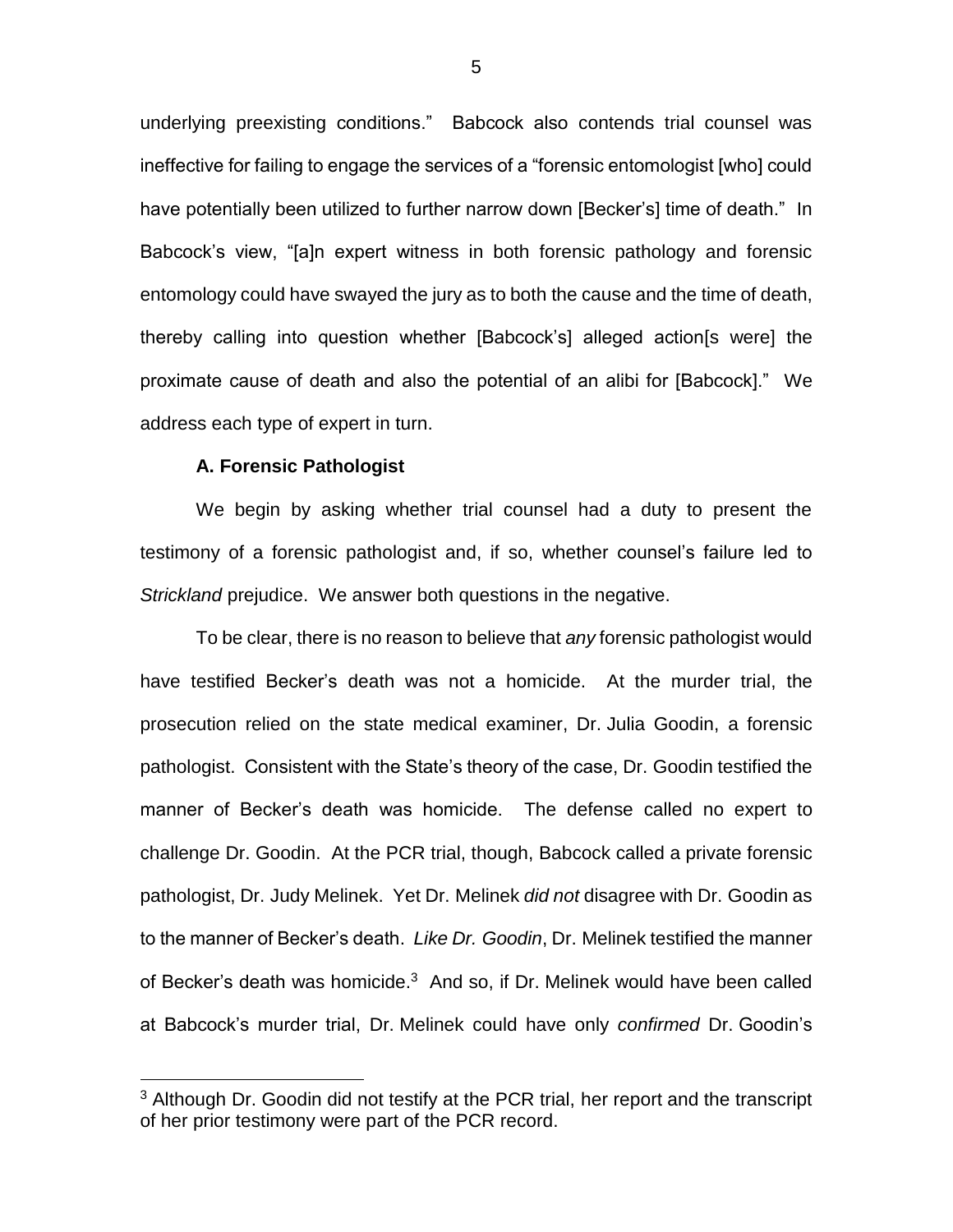damaging opinion that Becker's death was a *homicide*. Trial counsel had no duty to present that sort of evidence.

It is true Dr. Melinek also emphasized that certain preexisting conditions may have contributed to Becker's death. But it is not as if Dr. Goodin concealed Becker's other conditions. On the contrary, Dr. Goodin explained to the jury that Becker had suffered from a number of physical problems, including chronic renal failure and hypertensive cardiovascular disease. Even so, Dr. Goodin maintained Becker's death was a homicide. And, as noted, Dr. Melinek *agreed*.

But it is also true that, although Dr. Melinek and Dr. Goodin agreed as to the *manner* of Becker's death (homicide), Dr. Melinek suggested a different *cause* of death. Dr. Goodin identified "multiple blunt force injuries to his head" as the cause of Becker's death. Dr. Melinek took a somewhat more nuanced approach, suggesting there were "two mechanisms at play." She testified:

So I think the cause of death is asphyxia due to smothering, meaning that his nose and mouth were covered and he couldn't breathe, with multiple blunt traumatic injuries of the head. So there's two mechanisms at play here. One is the lack of oxygen to the brain because he couldn't breathe because he was face down in a pillow on bedding and the other mechanism working simultaneously is the blunt force trauma to the head.<sup>[4]</sup>

 $\overline{a}$ 

<sup>&</sup>lt;sup>4</sup> As already mentioned, Dr. Melinek also testified that Becker's significant medical conditions contributed to his death.

We note also that, at the PCR trial, the State called Dr. Marcus Nashelsky, the Johnson County medical examiner. Dr. Nashelsky testified there were no physical findings in Dr. Goodin's autopsy report that would support asphyxiation. Rather, Dr. Nashelsky agreed that Dr. Goodin appropriately testified Becker's cause of death was from blunt force injuries to the head. Dr. Nashelsky also stated that Dr. Goodin properly noted Becker's underlying medical conditions in the autopsy report.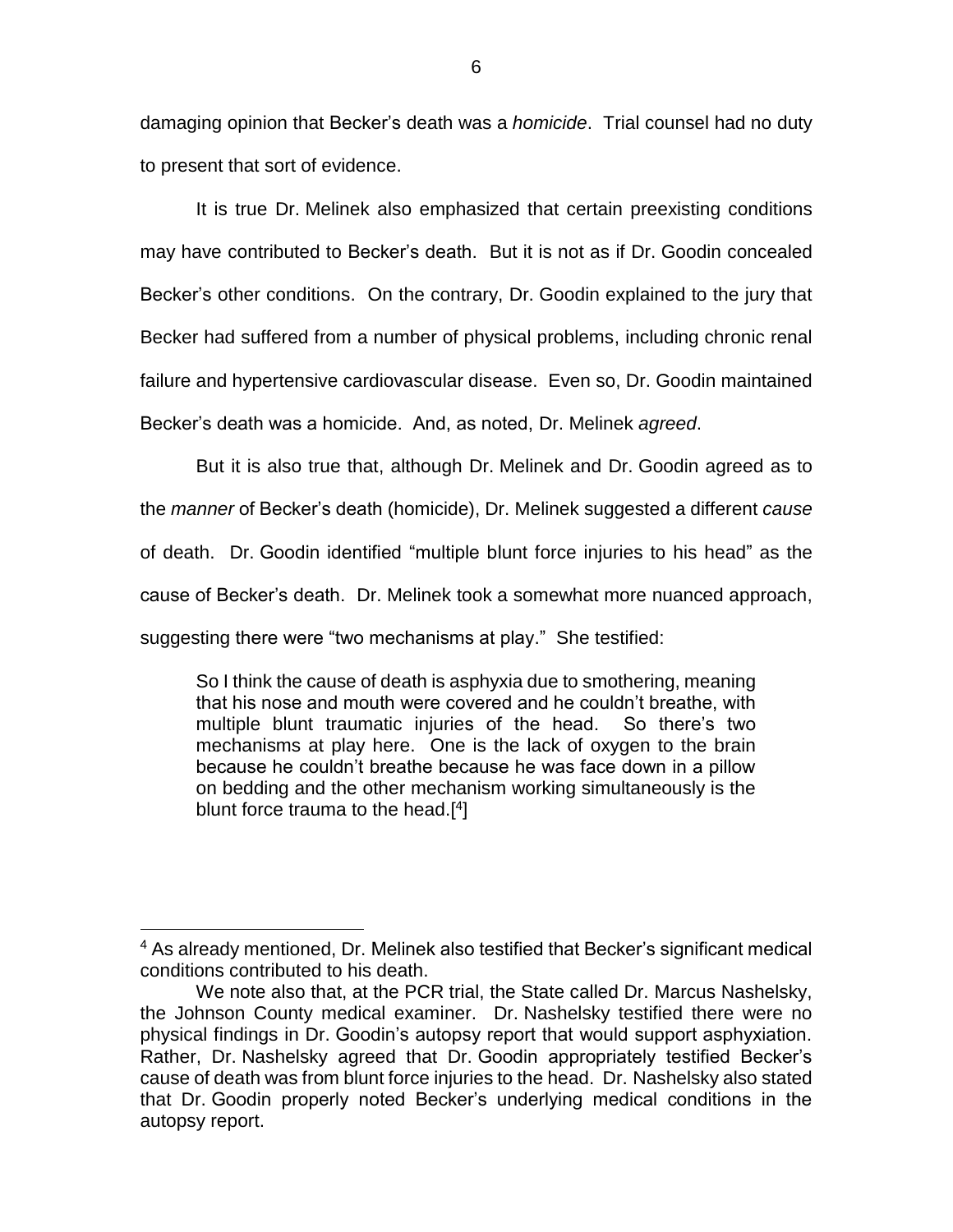But Babcock has not shown this testimony would have helped him in his murder trial. He does not explain why changing Becker's cause of death to include both blunt force trauma and asphyxiation would have aided his defense.<sup>5</sup> Indeed, we agree with the PCR court that:

[T]he testimony of Dr. Melinek may have been more helpful to the State. If the jury were to believe Mr. Becker died as a result of losing consciousness and suffocating in [a] pillow[,] it is possible the jury may have deemed the killing to be more malicious and, perhaps more intentional, premeditated, and deliberate. The testimony offered by Dr. Melinek may have aided the jury in coming to a [m]urder in the [first d]egree conviction instead of the [m]urder in the [second d]egree the jury rendered.<sup>[6</sup>]

Again, we believe trial counsel had no duty to present that sort of evidence.

 $\overline{a}$ 

<sup>&</sup>lt;sup>5</sup> To the extent Babcock claims he may have been found guilty of a lesser crime with the testimony or consultation of a forensic pathologist, his argument is not sufficiently developed for our review. *See* Iowa R. App. P. 6.903(2)(g) ("Failure to cite authority in support of an issue may be deemed waiver of that issue."); *State v. Gibbs*, 941 N.W.2d 888, 902 (Iowa 2020) (McDonald, J., specially concurring) ("The failure to make more than a perfunctory argument constitutes waiver."). Even so, this argument would not have likely absolved him of liability for Becker's murder. *See State v. Hubka*, 480 N.W.2d 867, 869 (Iowa 1992) ("[A] defendant cannot escape criminal responsibility for homicide merely because factors other than his acts contributed to the death, provided such other factors are not the sole proximate cause of death.").

<sup>&</sup>lt;sup>6</sup> As the PCR court explained, Dr. Melinek's testimony allowed for only two possible scenarios:

Either Mr. Becker was physically forced into the pillow or he was knocked out due to the physical beating preceding the suffocation causing him to fall into the pillow face down and remaining there until he died from suffocation. Regardless of what the jury would have determined, regarding the immediate cause of death or mechanism of death, it should not have changed the individual jurors' decision regarding malice resulting in no prejudice to Larry Babcock. This point is particularly relevant given the jury found Larry Babcock guilty of murder in the second degree rather than murder in the first degree. Larry Babcock has not proven, by a preponderance of the evidence, the jury's verdict would have potentially been impacted if the defense counsel would have offered this suggested evidence.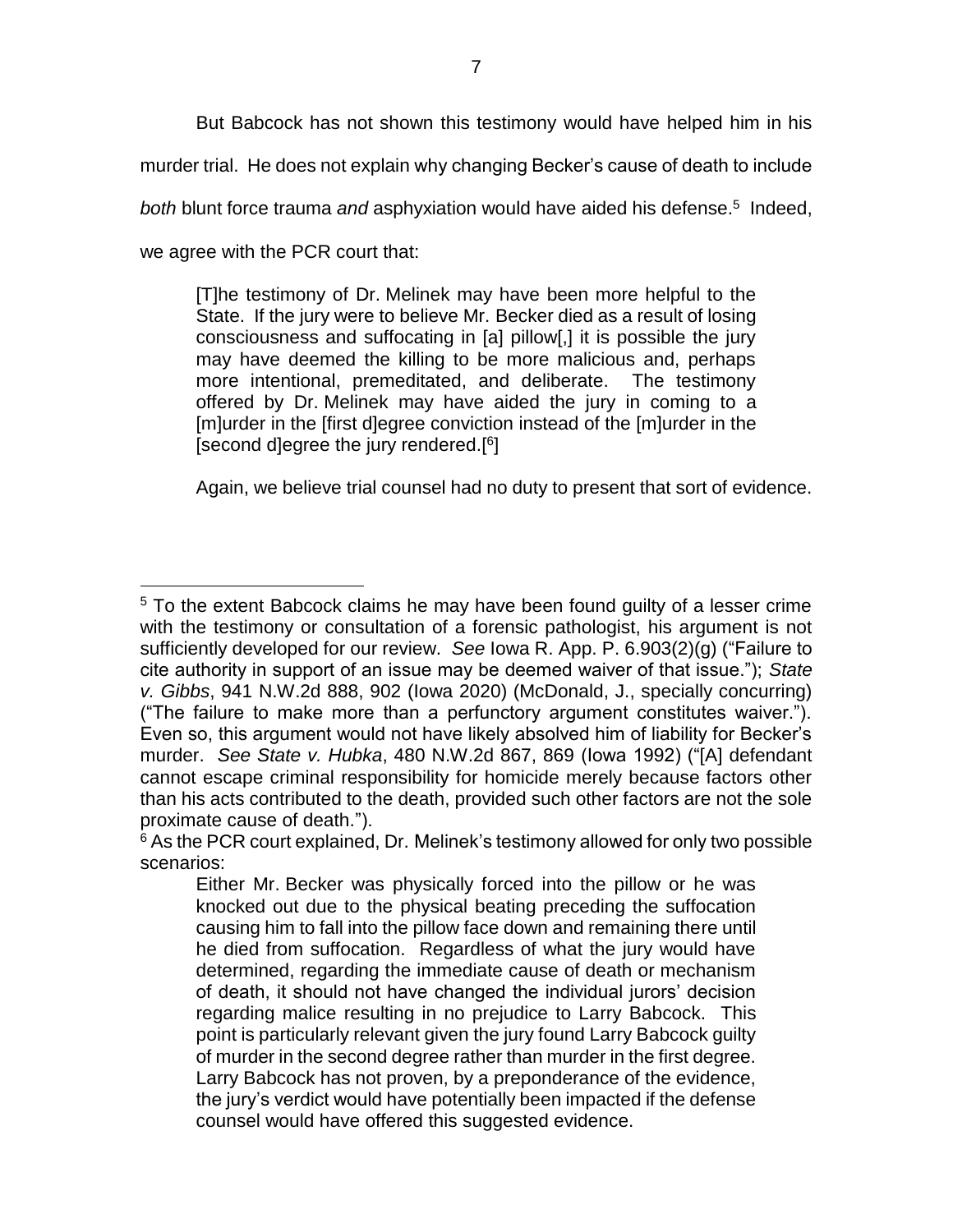Indeed, contesting the manner or cause of Becker's death would not have been consistent with counsel's trial strategy. Rather, counsel's trial strategy was simply "to claim that Mr. Babcock didn't do it" based on the lack of physical evidence linking Babcock to the crime scene and, moreover, the existence of a plausible alternative suspect. And as the PCR court noted, trial counsel reasonably believed that "it works better to focus on one defense rather than [pursuing] a shotgun approach." In counsel's words: "You can't have it both ways. I'm not going to argue [Babcock] didn't do it, but oh, if you think he did, Mr. Becker didn't die from the beating. He died from some kind of medical condition. I think those are just contrary strategies."

"Where counsel's decisions are made pursuant to a reasonable trial strategy, we will not find ineffective assistance of counsel." *State v. Bielfelt*, No. 19-0201, 2020 WL 3264373, at \*3 (Iowa Ct. App. June 17, 2020) (quoting *State v. Johnson*, 604 N.W.2d 669, 673 (Iowa Ct. App. 1999)); *see also id.* ("Even '[i]mprovident trial strategy, miscalculated tactics, and mistakes in judgment do not necessarily constitute ineffective assistance of counsel.'" (citation omitted)). Indeed, because of the "strong presumption that counsel's conduct falls within the wide range of reasonable professional assistance," we will not conclude counsel was ineffective unless the applicant "overcome[s] the presumption that, under the circumstances, the challenged action 'might be considered sound trial strategy.'" *Haas*, 930 N.W.2d at 703 (citation omitted). Babcock has not done so. And Babcock has not proven that "trial counsel failed to perform an essential duty"—or that Babcock suffered "constitutional prejudice"—because trial counsel did not

8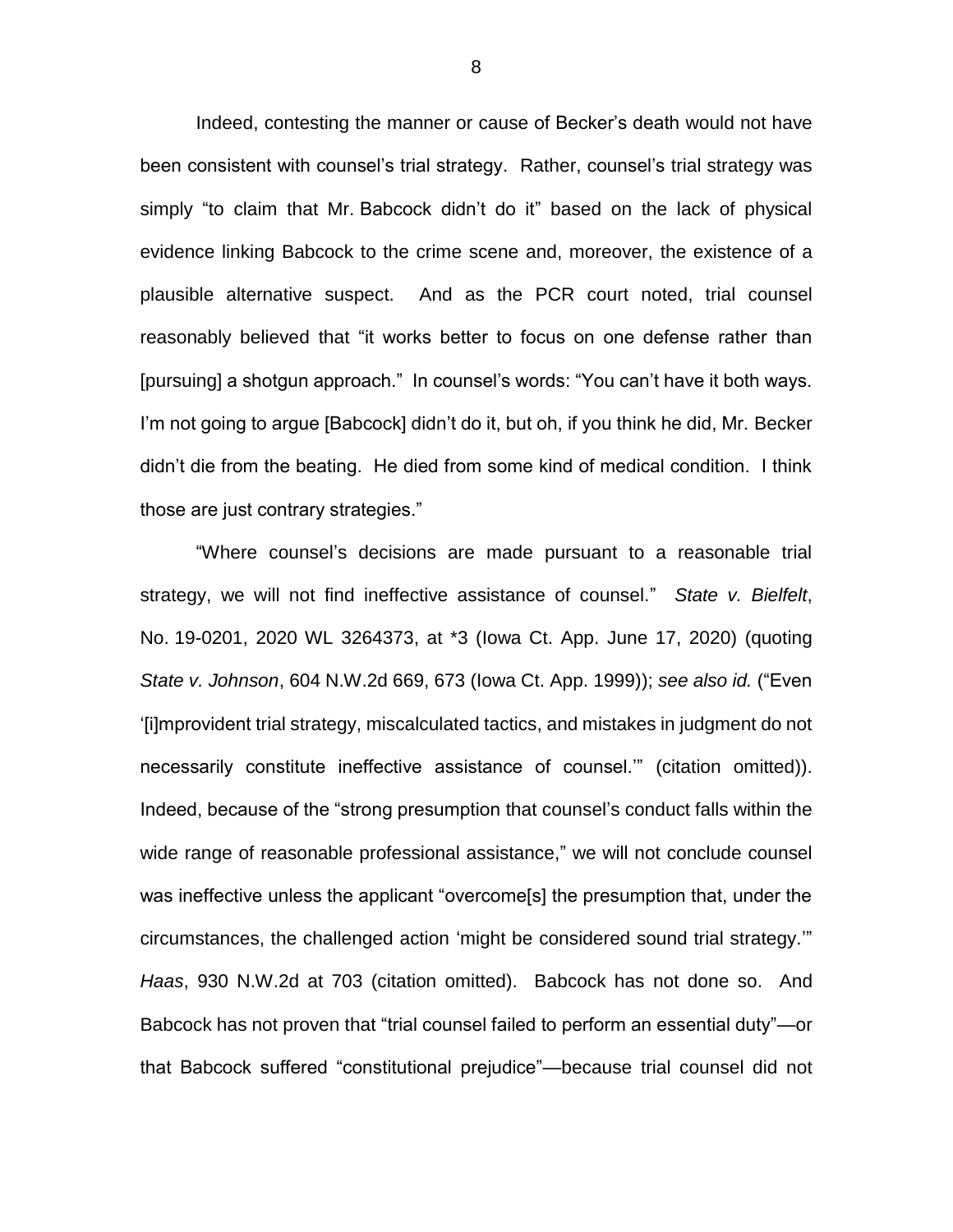"engage the services of an expert witness in forensic pathology." *Walker*, 935 N.W.2d at 881.

#### **B. Forensic Entomologist**

We turn next to Babcock's arguments regarding possible testimony by a forensic entomologist. At the PCR trial, Dr. Melinek testified that, in her review of the crime scene photos, she saw fly eggs on Becker's body. She noted that "*if*  there were larvae" they could have been "used to narrow down the time [of death] interval, but you need to have another consultant, which would be a forensic entomologist." (Emphasis added.) Dr. Melinek added "it would have been helpful in this case to narrow down the time interval because that could have potentially given an interval for the police to see whether the defendant, for instance, had an alibi for that time period or not." Building on Dr. Melinek's testimony, Babcock argues trial counsel should have engaged a forensic entomologist to "narrow down [the] time of death" and create "the potential of an alibi" for Babcock.

From our review of the record, though, we cannot conclude trial counsel "failed to perform an essential duty"—much less, caused "constitutional prejudice"—by declining to retain or present testimony of a forensic entomologist. *See id.* To begin with, because Dr. Melinek *is not* a forensic entomologist, she *could not* testify with confidence as to what opinions a forensic entomologist could have formed. And no forensic entomologist testified at the PCR trial. So we cannot know what testimony a forensic entomologist might have provided at the murder trial. And so we cannot say a forensic entomologist's testimony would have been helpful to Babcock's defense.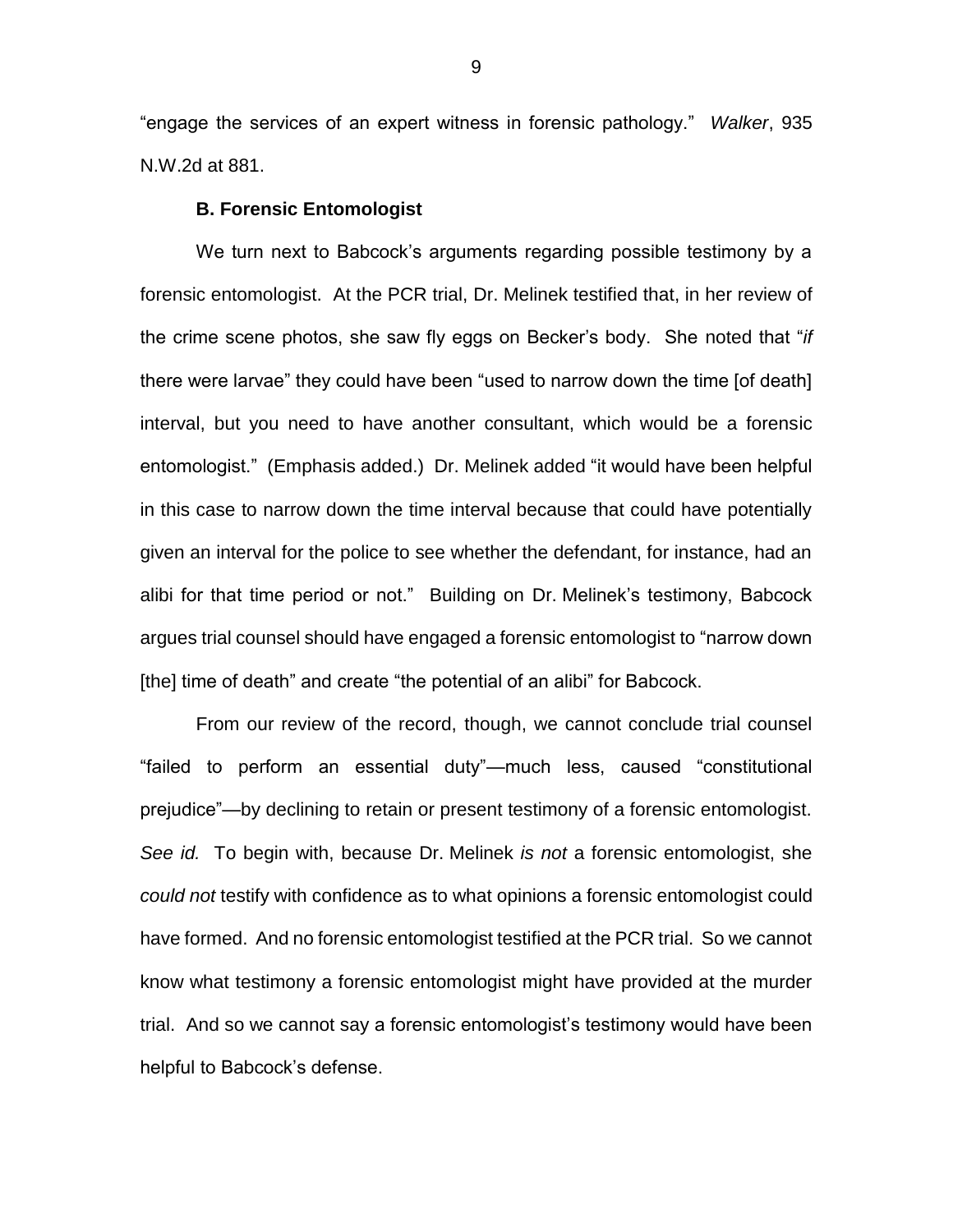Moreover, based on Dr. Melinek's testimony, it is questionable whether a forensic entomologist could have formed *any* opinions unless fly eggs or larvae were preserved from the crime scene.<sup>7</sup> And it appears no larvae or eggs were collected by investigators.<sup>8</sup>

Furthermore, even assuming the time of death might have been narrowed down, Babcock does not explain what alibi he might have relied on.

In short, the record does not show a forensic entomologist could have helped Babcock's defense. So we conclude Babcock has not proven that "trial counsel failed to perform an essential duty" or that Babcock suffered "constitutional prejudice" because trial counsel did not retain a forensic entomologist. *See id.*

 $\overline{a}$ 

 $7$  Dr. Melinek testified that "you have to actually preserve the evidence and that was not done in this case. That said, I looked at the photos [and] I couldn't identify larvae in those photos.... To me, it just looked like eggs." When asked if a forensic entomologist could have made an appropriate conclusion based on the evidence that was collected, Dr. Melinek answered:

I don't know the answer to that. You would have to ask the forensic entomologist. . . . But [the forensic entomologist] may or may not be able to come to a narrower [time of death] . . . . I *think* a forensic entomologist, even given the sparsity of the material that's contained here, *should* be able to narrow it down further *if* they were given some more information like the temperature during that time period and their skills and knowledge would *possibly* be able to narrow down the time a lot more than Dr. Goodin could.

<sup>(</sup>Emphasis added.) But, even with the correct information, Dr. Melinek could not be sure that a forensic entomologist could narrow Becker's time of death because she is not a forensic entomologist.

<sup>&</sup>lt;sup>8</sup> Babcock does not argue there was any error in the failure to collect larvae or eggs from the crime scene or that his trial counsel was ineffective for failing to pursue a line of inquiry into the failure. Additionally, Dr. Nashelsky testified that it is "most definitely not" automatic for someone assisting in a crime scene investigation to "collect entomological material," such as larvae or eggs. And he is "not aware of a standard protocol" to collect entomological evidence at a crime scene.